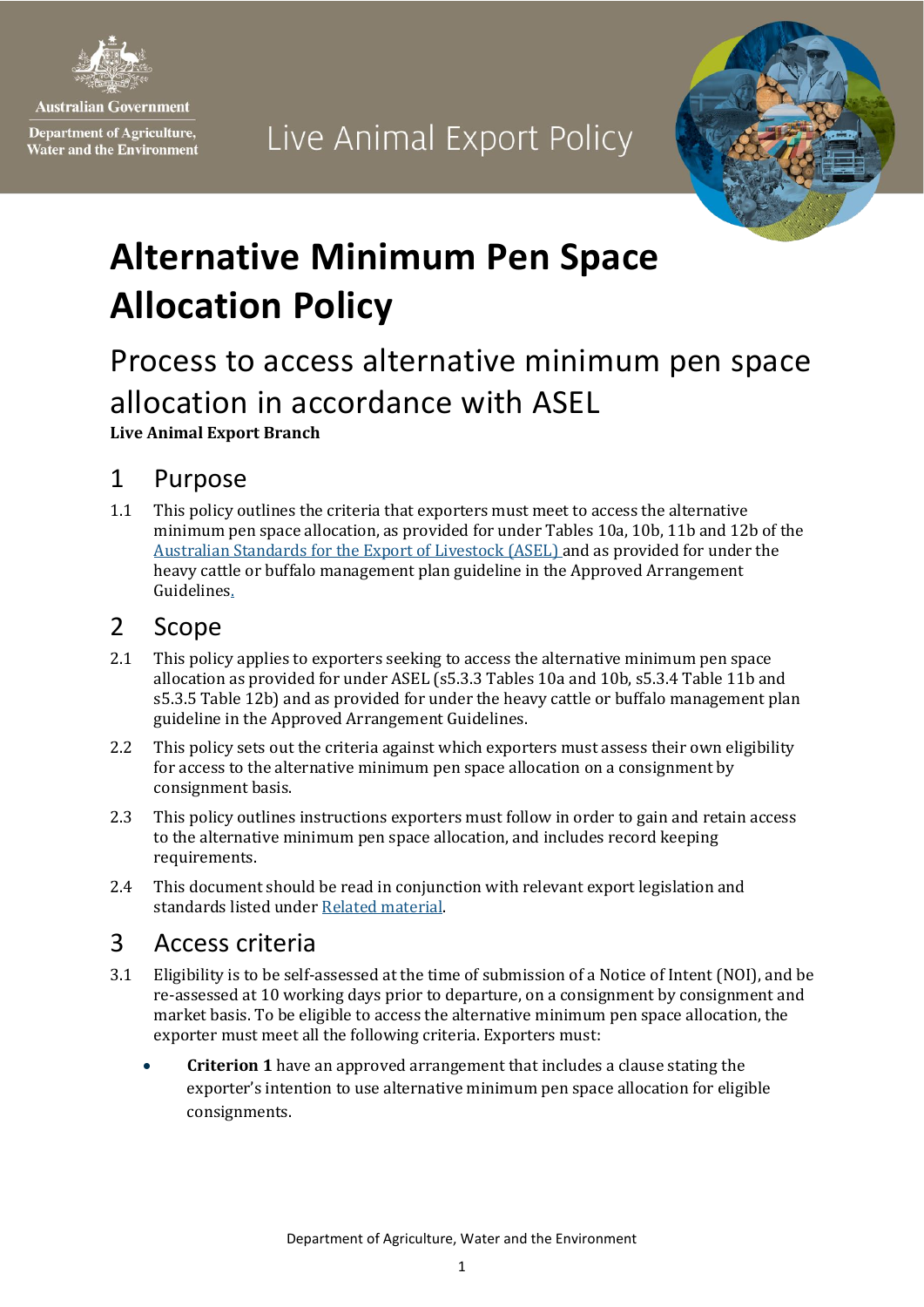- **Criterion 2** be at approved arrangement Performance Level 3, or at Level 2 for no more than 6 months, to gain access to the alternative minimum pen space allocation for the first time.
- Exporters (including new exporters) at a provisional level or Performance Level 1 will be ineligible.
- **Criterion 3** be at Performance Level 3, or be at Level 2 for no more than 6 months, to retain or regain access to the alternative minimum pen space allocation. That is,
- If an exporter has been accessing the alternative minimum pen space allocation while at an approved arrangement Performance Level 3 and drops to Level 2, they may only continue to access the alternative minimum pen space allocation if they are at Level 2 for 6 months or less, before regaining Performance Level 3.
- If an exporter remains at Performance Level 2 for greater than 6 months, they are required to use the default pen space, and will only regain access to the alternative minimum pen space allocation when Performance Level 3 is achieved.
- If an exporter drops to Performance Level 1, they are required to use the default pen space, and will only regain access to the alternative minimum pen space allocation when Performance Level 3 is achieved.
- **Criterion 4** have exported at least 10,000 cattle or at least 3 consignments during the previous 24 month period prior at the time of self-assessment to the market for which they are intending to use the alternative minimum pen space allocation.
- **Criterion 5** have an overall average voyage mortality rate of 0.10% or less for the most recent 12 month period (based on total load/unload counts) for cattle voyages to the market for which the exporter intends to use the alternative minimum pen space allocation.

#### <span id="page-1-0"></span>4 Loss of access

- 4.1 An exporter accessing the alternative minimum pen space allocation will no longer be eligible if the exporter:
	- is identified to have used the alternative minimum pen space allocation when they did not meet the access criteria
	- − the exporter will immediately be placed on approved arrangement Performance Level 1 (resulting in loss of access to the alternative minimum pen space allocation), unless there are exceptional circumstances
	- any further access to the alternative minimum pen space allocation will be dependent on achieving the appropriate approved arrangement Performance Level criterion (if all other criteria are also met)
	- has had a notifiable voyage mortality incident in a cattle consignment to a market in which they access the alternative minimum pen space allocation
	- they will immediately lose access to the alternative minimum pen space allocation for that market for 3 months
	- any further access to the alternative minimum pen space allocation will be dependent on the outcomes of the notifiable mortality investigation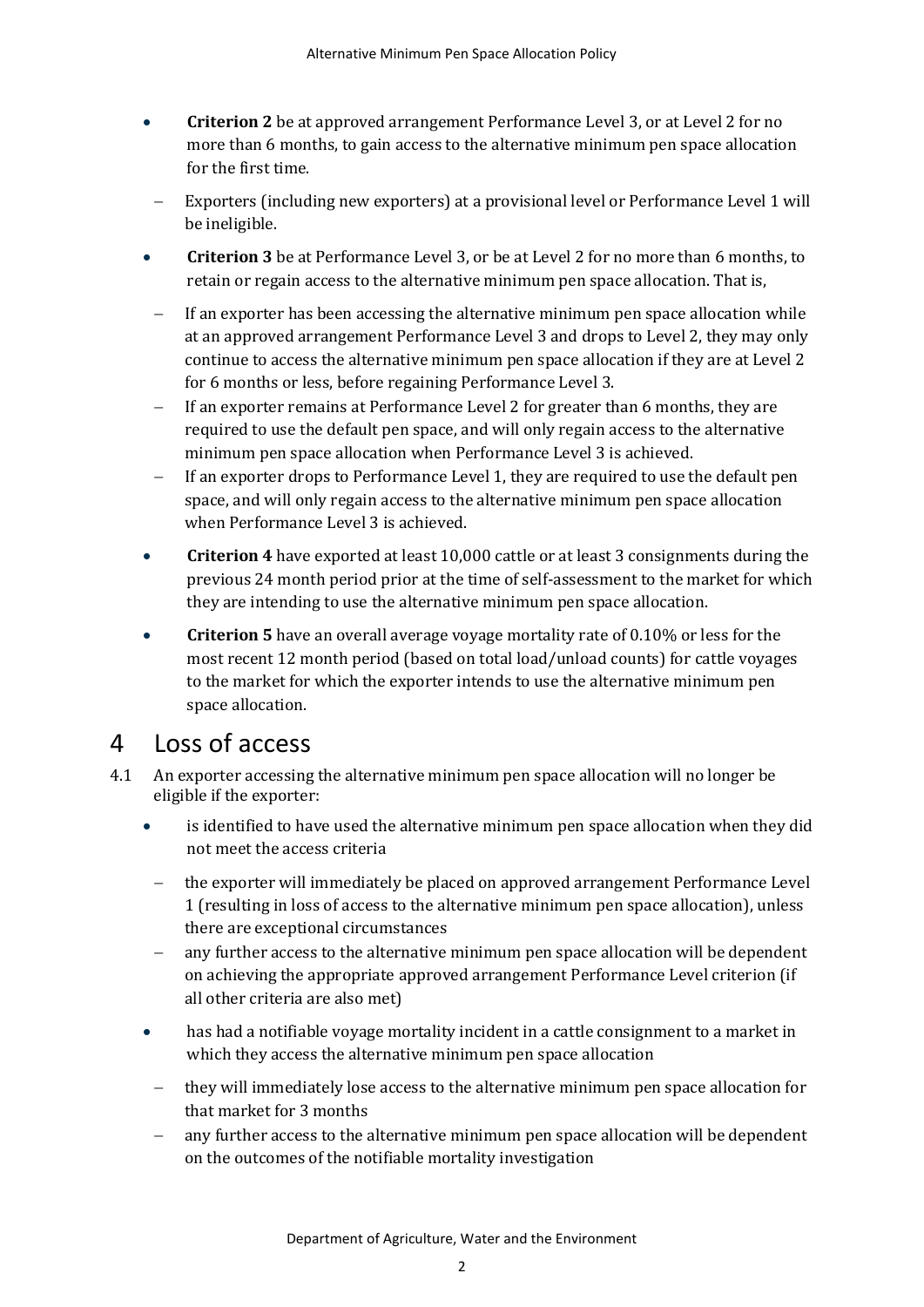- 4.2 In the cases listed in <u>section 4.1</u>, if an exporter:
	- loses access to alternative minimum pen space allocation for a market 10 working days or less prior to the departure of a consignment to the same market
		- the consignment will be able to proceed with access to the alternative minimum pen space allocation, unless otherwise advised by the department.

#### 5 Instructions

- 5.1 Exporters must include their intention to use the alternative minimum pen space allocation in their approved arrangement, and the arrangement must be approved by the department in order to access it.
- 5.2 The exporter must have procedures in place to ensure they meet the access criteria in the alternative minimum pen space allocation policy before accessing alternative minimum pen space.
- 5.3 Exporters must self-assess their eligibility against the access criteria listed i[n section 3](#page-0-0) on a consignment by consignment basis, and for each market that they are accessing the alternative minimum space allocation.
	- Exporters may access the alternative minimum pen space allocation based upon this self-assessment.
- 5.4 If eligible, the exporter must assess their eligibility with the access criteria at the time of submission of the NOI, and re-assess 10 working days prior to departure. The NOI must clearly indicate the exporter's intention to access the alternative minimum pen space allocation for that consignment and specify the market.
- 5.5 Exporters must keep records to demonstrate eligibility for the access criteria on a consignment by consignment, and market basis. Records will be retained by the exporter in accordance with consignment record keeping procedures in the approved arrangement. Some examples of relevant supporting documents include but are not limited to:
	- consignment records for each LNC that utilised the alternative minimum pen space allocation
	- performance level rating notices
	- records demonstrating the number of cattle from consignments exported during the previous 24 month period to the market for which they used the alternative minimum pen space
	- evidence to support calculations of an overall average voyage mortality rate
	- − Between 1 May 2021 and 31 October 2021, to meet Criterion 5, existing exporters must have an overall average voyage mortality rate of 0.10% or less since 1 November 2020
	- From 1 November 2021, exporters must have an overall voyage mortality rate of 0.10% or less for the most recent 12 month period (based on total load/unload counts) for cattle voyages to the market for which the exporter intends to use the alternative minimum pen space allocation
	- The average mortality rate is calculated as the sum of each voyage mortality rate (%) from all cattle consignments to that market in the previous 12 months, divided by the total number of voyages.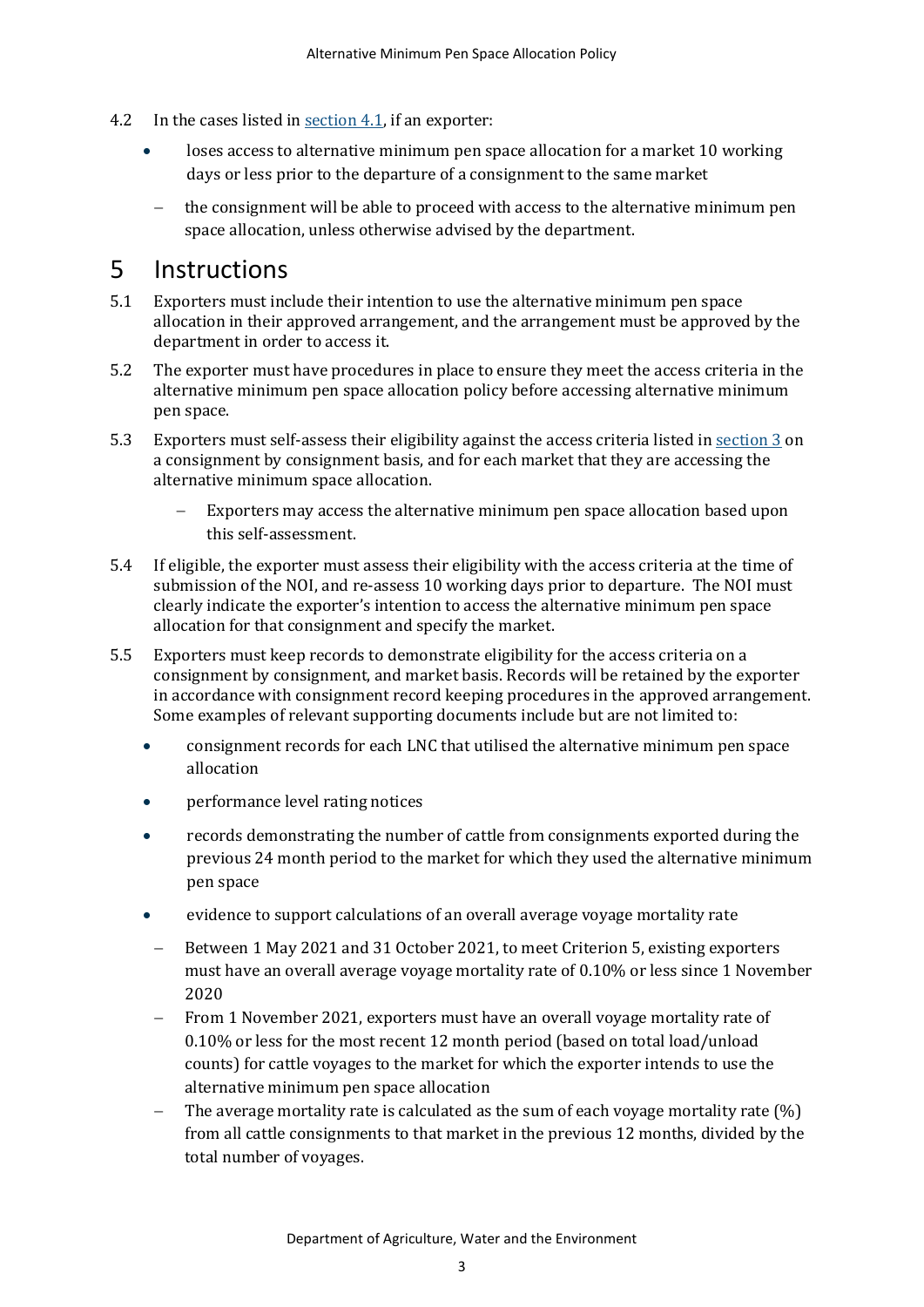- This includes all cattle voyages to that market and is not limited to those consignments that accessed the alternative minimum pen space allocation.
- evidence to support that no notifiable voyage mortality incidents for cattle to the market accessed had occurred in the 3 months prior to submission of the relevant NOI, and at 10 working days prior to departure.
- 5.6 Documents must be available at audit and may be requested at other times.

#### 6 Non-compliances

- 6.1 Accessing alternative minimum pen space allocation without meeting the access criteria is a breach of ASEL.
- 6.2 If an exporter self-identifies that they have used the alternative minimum pen space allocation when they did not meet the access criteria, the exporter must immediately advise the department in writing. The department will move the exporter to Performance Level 1 as pe[r section 4.1.](#page-1-0)
- 6.3 If an exporter accesses the alternative minimum pen space allocation when they did not meet the access criteria and fails to notify the department immediately, the department may consider further regulatory action, taking into account the extent of the noncompliance.

If the exporter is non-compliant over numerous consignments prior to self-identification, this will be a relevant consideration in any regulatory action.

<span id="page-3-0"></span>

| Term                           | <b>Definition</b>                                                                                                                                                                                                                                                                                                                                                                |
|--------------------------------|----------------------------------------------------------------------------------------------------------------------------------------------------------------------------------------------------------------------------------------------------------------------------------------------------------------------------------------------------------------------------------|
| approved arrangement           | The approved arrangement for the export of livestock. A legal arrangement that<br>prescribes the processes and practices that will be undertaken by the exporter to meet<br>the Australian Standards for the Export of Livestock (ASEL), importing country<br>requirements and relevant Australian Government legislation and other requirements<br>for the export of livestock. |
| LNC.                           | LNC is the prefix for all livestock export consignments. Livestock NOI CRMP                                                                                                                                                                                                                                                                                                      |
| Market                         | For the purposes of this policy, market means a country.                                                                                                                                                                                                                                                                                                                         |
| <b>NOI</b>                     | Notice of Intention: the notice of intention to export livestock, received by the<br>department from an exporter                                                                                                                                                                                                                                                                 |
| Notifiable voyage<br>mortality | Refers to the mortality rate per voyage of a species (refer table 22 in ASEL 3.0). For the<br>purposes of this policy, it does not include circumstances where only the average daily<br>mortality rate has met or exceeded a notifiable mortality level.                                                                                                                        |
| Performance level<br>rating    | A rating given by the department based on an exporter's performance (audits and<br>consignment impact ratings) demonstrating compliance.                                                                                                                                                                                                                                         |

### 7 Acronyms and definitions

#### 8 Related material

- [Approved arrangements guidelines](https://www.agriculture.gov.au/export/controlled-goods/live-animals/livestock/information-exporters-industry/approved-arrangements)
- *Export Control Act 2020*
- Export Control (Animals) Rules 2021